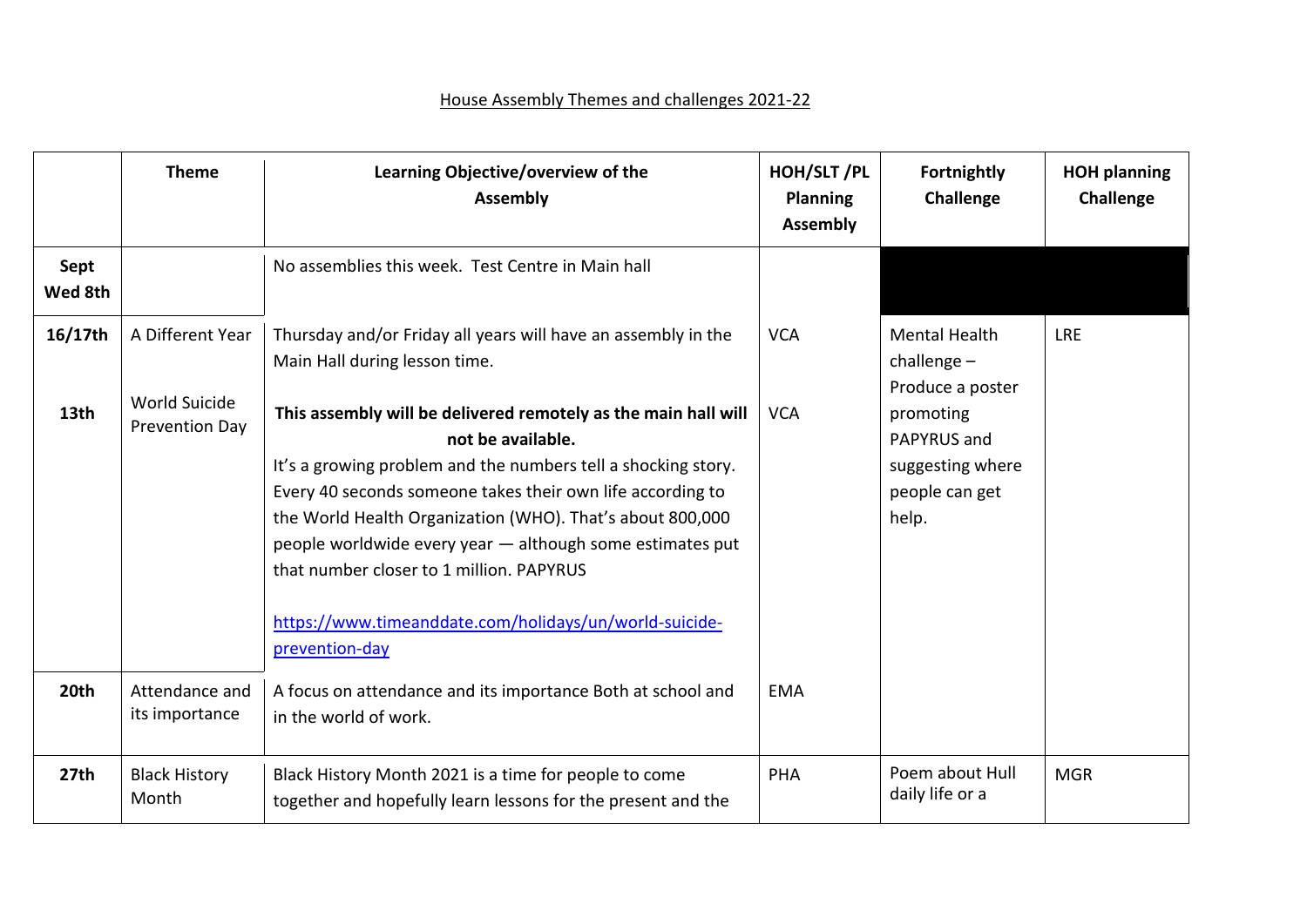|         |                        | future. It's a time to honour the commitment to learning and<br>standing united against racism.<br>https://www.blackhistorymonth.org.uk/                                                                                                  |            | famous event<br>linked to Black<br>History Month. |            |
|---------|------------------------|-------------------------------------------------------------------------------------------------------------------------------------------------------------------------------------------------------------------------------------------|------------|---------------------------------------------------|------------|
| 4th Oct | Poetry and<br>Literacy | Discovering the diversity of literacy across the UK and<br>developing our ability share our thoughts and feeling in<br>different forms.                                                                                                   | <b>CGO</b> |                                                   |            |
| 11th    | Food and the<br>world  | World Food day is 16th October but food is an important part<br>of most cultures and many food items have significant<br>meaning in religion and culture - do we all know what?<br>https://www.timeanddate.com/holidays/un/world-food-day | <b>FRY</b> | Food of the world                                 | <b>FRY</b> |
| 18th    | Student<br>Leadership  | Leadership is a strong aspect of NSG giving the students the<br>ability to take an active role in our school community.                                                                                                                   | HOH        |                                                   |            |
| 25th    |                        |                                                                                                                                                                                                                                           |            |                                                   |            |
| Nov 1st | Bonfire night          | The History of Guy Fawkes and how it shaped the history of<br>the UK.<br>https://www.timeanddate.com/holidays/uk/guy-fawkes-day                                                                                                           | <b>LSP</b> | Poppy<br>Remembrance                              | <b>MGR</b> |
| 8th     | Armistice              | To describe and explain the acts of WW1 and the events<br>leading up to the armistice. To assess how important this<br>event is internationally                                                                                           | <b>BAS</b> |                                                   |            |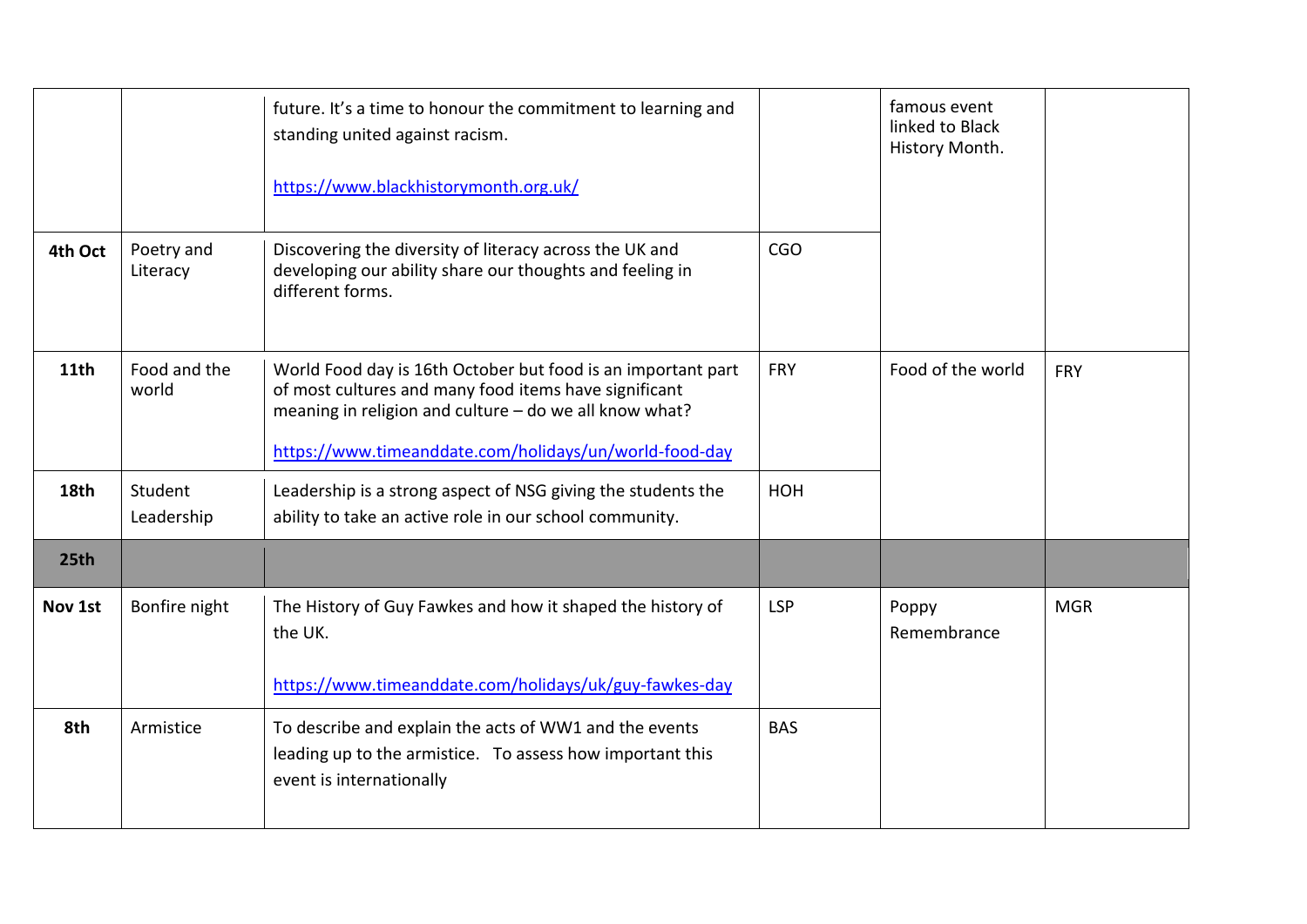|         |                                      | https://www.britishlegion.org.uk/get-<br>involved/remembrance/about-remembrance/armistice-day                                                                                                                                                                                                                                                                                                                                  |            |                                                                                                 |            |
|---------|--------------------------------------|--------------------------------------------------------------------------------------------------------------------------------------------------------------------------------------------------------------------------------------------------------------------------------------------------------------------------------------------------------------------------------------------------------------------------------|------------|-------------------------------------------------------------------------------------------------|------------|
| 15th    | Anti-bullying<br>week                | As we all know that bullying adversely affects the life of a<br>person whether it's a school, college, workplace or in society.<br>This awareness week is the best way to involve people in anti-<br>bullying activities. People get to know about how they can<br>take a stand against bullying and raise awareness in schools,<br>organisations, and colleges.<br>http://www.anti-bullyingalliance.org.uk/anti-bullying-week | <b>CGO</b> | Anti-Bullying<br>Campaign                                                                       | <b>CLA</b> |
| 22nd    | Transsexuality                       | Transsexual people experience a gender identity that is<br>inconsistent with their assigned sex and desire to permanently<br>transition to the sex or gender with which they identify,<br>usually seeking medical assistance- we will explore<br>transsexuality and provide students an insight into<br>transsexuals and society.                                                                                              | <b>AMR</b> |                                                                                                 |            |
| 29th    | Online safety<br>and social<br>media | How safe are you on-line and on Social Media? Do you use<br>social Media correctly? Computer Security Day is held on<br>Tuesday 30 <sup>th</sup> November.<br>https://www.timeanddate.com/holidays/fun/computer-<br>security-day                                                                                                                                                                                               | <b>CBA</b> | Produce a list of<br>rules that will<br>ensure you remain<br>safe on social<br>media and online | <b>LRE</b> |
| Dec 6th | House Charity-<br><b>Trition</b>     | Water Aid - Links will be made to Human rights and a celebration of<br>Human rights day on the 10 <sup>th</sup> December.                                                                                                                                                                                                                                                                                                      | <b>LRE</b> |                                                                                                 |            |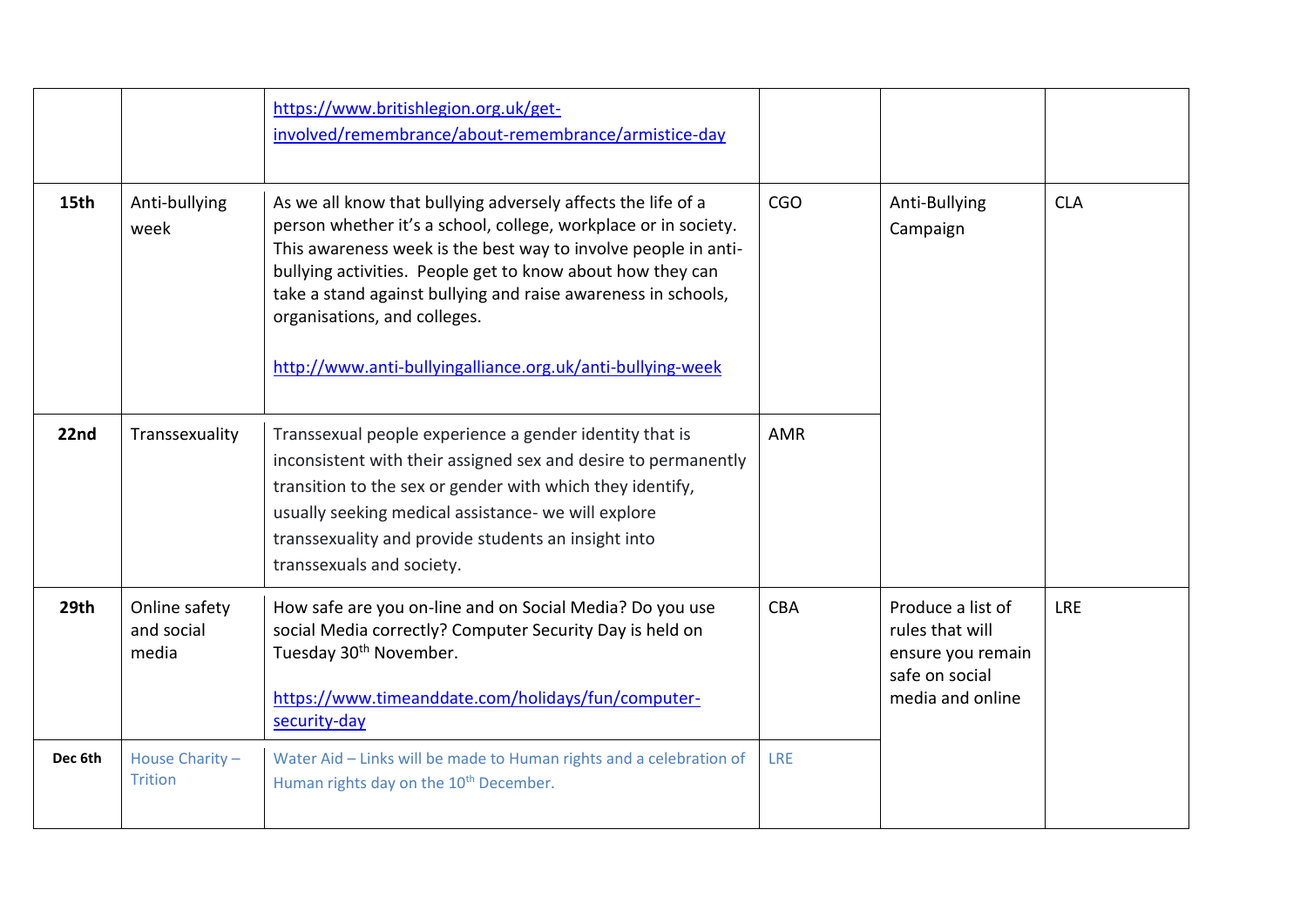|                       |                            | https://www.timeanddate.com/holidays/un/human-rights-day<br>https://www.wateraid.org/uk/                                                                                                                                                                                                        |            |                                                                                                       |            |
|-----------------------|----------------------------|-------------------------------------------------------------------------------------------------------------------------------------------------------------------------------------------------------------------------------------------------------------------------------------------------|------------|-------------------------------------------------------------------------------------------------------|------------|
| 13th                  | Celebration                | Celebration of the term                                                                                                                                                                                                                                                                         | HOH        |                                                                                                       |            |
|                       |                            | <b>END OF TERM CHALLENGE - Freedom</b>                                                                                                                                                                                                                                                          |            |                                                                                                       |            |
| Wednesda<br>y 5th Jan |                            | NO ASSEMBLY                                                                                                                                                                                                                                                                                     |            | Promote your house<br>charity/ organise<br>and event                                                  | <b>LRE</b> |
| 10th                  | Aspiration<br>awards       | Be the best that YOU can be!                                                                                                                                                                                                                                                                    | <b>EMA</b> |                                                                                                       |            |
| 17 <sub>th</sub>      | Dr Matin Luther<br>King    | An influential American civil rights leader. He is most well-known for<br>his campaigns to end racial segregation on public transport and for<br>racial equality in the United States. - What can we learn from him<br>today?<br>https://www.timeanddate.com/holidays/us/martin-luther-king-day | <b>CGO</b> | Write a short story<br>about one day that<br>changed your life.<br>Produce a Cancer<br>Awareness quiz | <b>LRE</b> |
| 24th                  | Holocaust                  | -Accepting each other's differences and learning from the mistakes<br>made in our past. This year's theme is 'One Day'.                                                                                                                                                                         | <b>BAS</b> |                                                                                                       |            |
| 31st                  | House Charity -<br>Phoenix | The Teenage Cancer Trust - Develop students awareness of cancer -<br>developing their awareness of what it is its, its impacts and how<br>science is fighting against it.<br>https://www.worldcancerday.org/<br>https://www.teenagecancertrust.org/                                             | <b>MGR</b> |                                                                                                       | <b>CLA</b> |
| February<br>7th       | Humanism                   | Darwin Day 12 <sup>th</sup> February - Charles Darwin was not only a great<br>scientific thinker. He was fascinated by the relationship between                                                                                                                                                 | <b>EMA</b> |                                                                                                       |            |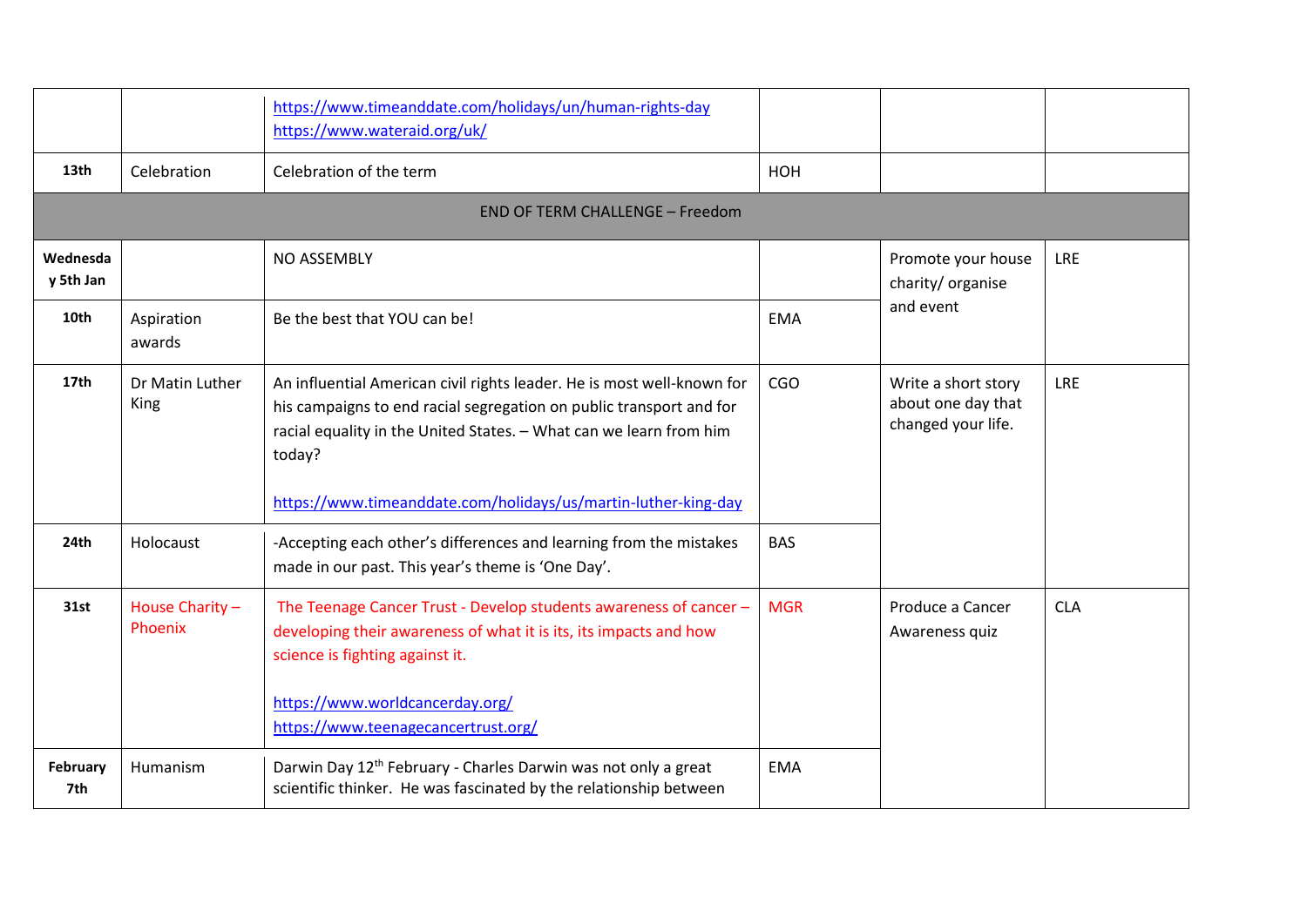|              |                                               | human beings and other animals. - What have we learnt from his<br>theories?<br>https://humanism.org.uk/education/darwin-day/                                                                                                                                                                                   |            |                                                                                                            |            |
|--------------|-----------------------------------------------|----------------------------------------------------------------------------------------------------------------------------------------------------------------------------------------------------------------------------------------------------------------------------------------------------------------|------------|------------------------------------------------------------------------------------------------------------|------------|
| 14th         | <b>Valentines Day</b>                         | Who do you love? What does love mean to you?<br>https://www.timeanddate.com/holidays/uk/valentine-day                                                                                                                                                                                                          | <b>MGR</b> | <b>Valentines Postcards</b>                                                                                | <b>MGR</b> |
|              |                                               |                                                                                                                                                                                                                                                                                                                |            |                                                                                                            |            |
| 28th         | World Book Day                                | What does reading mean to you? Promote reading for pleasure and<br>encourage students to see how a book can change their lives.<br>https://www.worldbookday.com/                                                                                                                                               | <b>DPE</b> | Redesign the front<br>cover of your<br>favourite book.                                                     | <b>CLA</b> |
| 7th<br>March | International<br>Women's day                  | International Women's Day is held on the 8 <sup>th</sup> March -<br>1. celebrate women's achievements<br>raise awareness about women's equality<br>2.<br>lobby for accelerated gender parity<br>3.<br>https://www.internationalwomensday.com/Theme                                                             | <b>VCA</b> |                                                                                                            |            |
| 14th         | Maths and PI                                  | Celebrate the importance of Maths in everyday life - when do you<br>use it?<br>PI Day 14th March<br>https://www.piday.org/                                                                                                                                                                                     | <b>MEN</b> | Produce an<br>advertisement<br>campaign to show<br>the importance of<br>Maths outside of the<br>classroom. | <b>FRY</b> |
| 21st         | World<br>Down<br>Syndrome<br>Awareness<br>Day | The date for WDSD being the 21st day of the 3rd month, was<br>selected to signify the uniqueness of the triplication (trisomy) of the<br>21st chromosome which causes Down syndrome - The assembly will<br>educate the students about Down Syndrome and will highlight how<br>they can support raise awareness | <b>DTO</b> |                                                                                                            |            |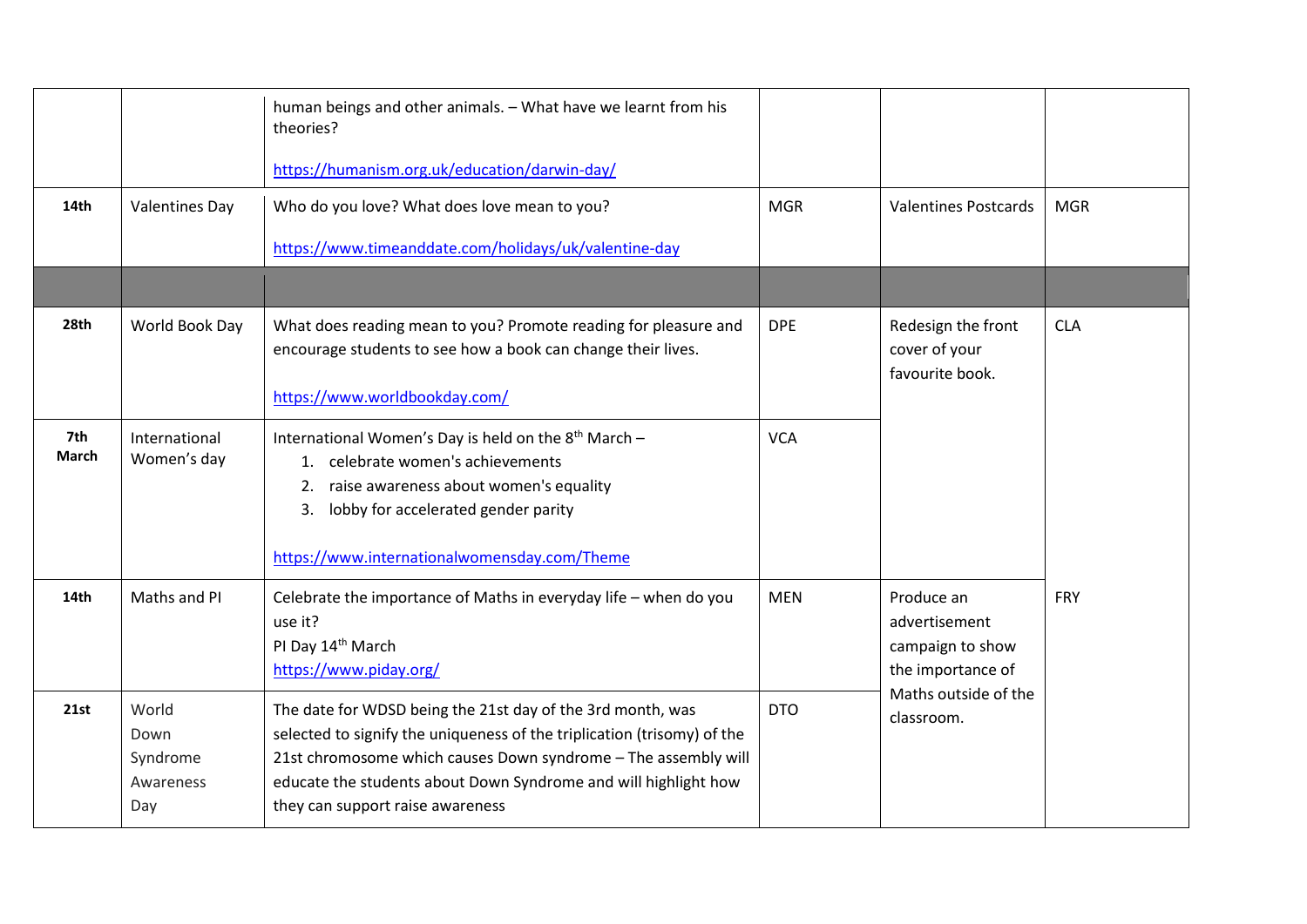|                                           |                         | https://www.worlddownsyndromeday.org/                                                                                                                                                                                                                                                                 |            |                                                             |            |
|-------------------------------------------|-------------------------|-------------------------------------------------------------------------------------------------------------------------------------------------------------------------------------------------------------------------------------------------------------------------------------------------------|------------|-------------------------------------------------------------|------------|
| 28th                                      | Ramadan                 | What is Ramadan, What do Muslims do during Ramadan and<br>how can we be respectful during this time?<br>https://www.when-is.com/ramadan-2022.asp                                                                                                                                                      | <b>LRE</b> | Produce a weekly<br>training routine                        | FRY        |
| 4 <sup>th</sup> April                     | Epilepsy<br>Awareness   | World Health day and World Epilepsy day 7 <sup>th</sup> April - Highlight<br>the importance of healthy eating and fitness in our daily lives<br>and highlight Epilepy and how to deal with someone having<br>an epileptic fit.<br>https://www.timeanddate.com/holidays/un/world-health-<br><u>day</u> | <b>LSP</b> |                                                             |            |
| <b>END OF TERM CHALLENGE - Parliament</b> |                         |                                                                                                                                                                                                                                                                                                       |            |                                                             |            |
|                                           |                         |                                                                                                                                                                                                                                                                                                       |            |                                                             |            |
| <b>Tuesday</b><br>26 <sup>th</sup> April  |                         | NO ASSEMBLY                                                                                                                                                                                                                                                                                           |            |                                                             |            |
| $2nd$ May                                 | Asthma                  | World Asthma day 3rd May - discuss asthma's effects and how<br>science is working to improve this for the people affected.<br>https://ginasthma.org/wad/                                                                                                                                              | <b>EMA</b> | Partake in a caring<br>act and provide<br>evidence of this. | <b>MGR</b> |
| 9th                                       | Florence<br>Nightingale | The History of Florence Nightingale and her work in advancing<br>science and medicine<br>https://www.biography.com/scientist/florence-nightingale                                                                                                                                                     | CRU        |                                                             |            |
| 16th                                      | Relationships           | Heterosexuality, homosexuality, Bisexual and transsexuality -                                                                                                                                                                                                                                         | <b>BAS</b> | Produce a bunting                                           | <b>CLA</b> |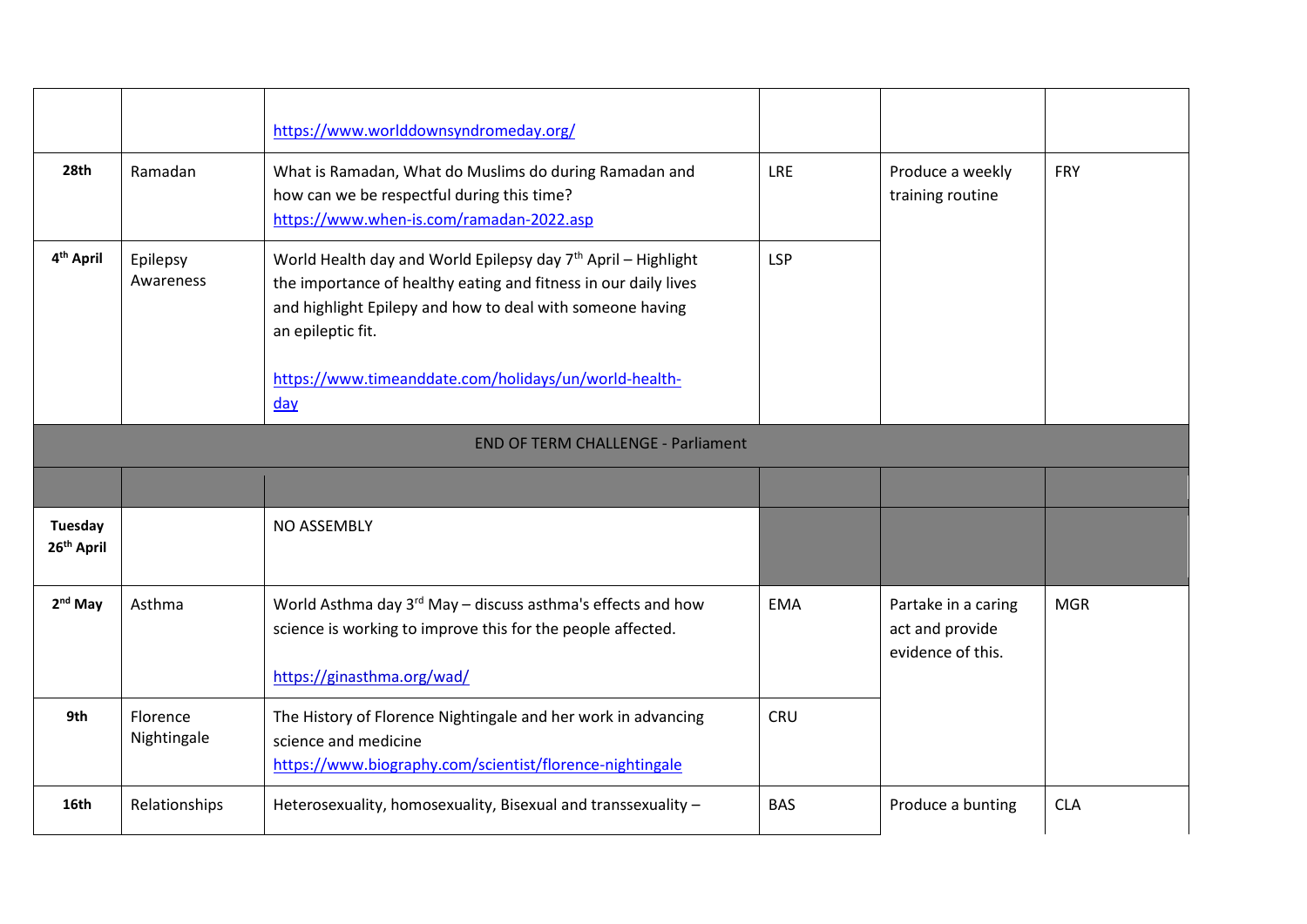|          |                                     | discuss the different types of relationships in society and encourage<br>diversity- International Day against Homophobia, Transphobia, and<br>Biphobia 17 <sup>th</sup> May<br>https://may17.org/ |             | flag that identifies<br>the highlights of the<br>Queens Reign.       |            |
|----------|-------------------------------------|---------------------------------------------------------------------------------------------------------------------------------------------------------------------------------------------------|-------------|----------------------------------------------------------------------|------------|
| 23rd     | The Queen's<br>Platinum Jubilee     | Take a look back at the Queens 70 year reign                                                                                                                                                      | <b>CBA</b>  |                                                                      |            |
| 6th June | <b>Millicent Garrett</b><br>Fawcett | Investigate women's rights and the influence of Millicent Garrett<br>Fawcett - Her birthday would be on the $11th$ June<br>https://spartacus-educational.com/WfawcettM.htm                        | Unicorn HOH | Produce a speech to<br>explain the<br>importance of equal<br>rights. | <b>LRE</b> |
| 13th     | House Charity-<br>Griffin           | <b>SEED and Eating disorders</b><br>https://www.nhs.uk/mental-health/feelings-symptoms-<br>behaviours/behaviours/eating-disorders/overview/<br>https://seedeatingdisorders.org.uk                 | <b>FRY</b>  |                                                                      |            |
| 20th     | Music                               | To share the love of music and show how it can bring together<br>people from different cultures and traditions<br>Make Music Day 21 <sup>st</sup> June<br>https://makemusicday.co.uk/             | <b>JHK</b>  | Produce a song or<br>make a music video<br>as a class                | <b>FRY</b> |
| 27th     | House Charity-<br>Unicorn           | Sick Children's trust and the importance of volunteering                                                                                                                                          | <b>CLA</b>  |                                                                      |            |